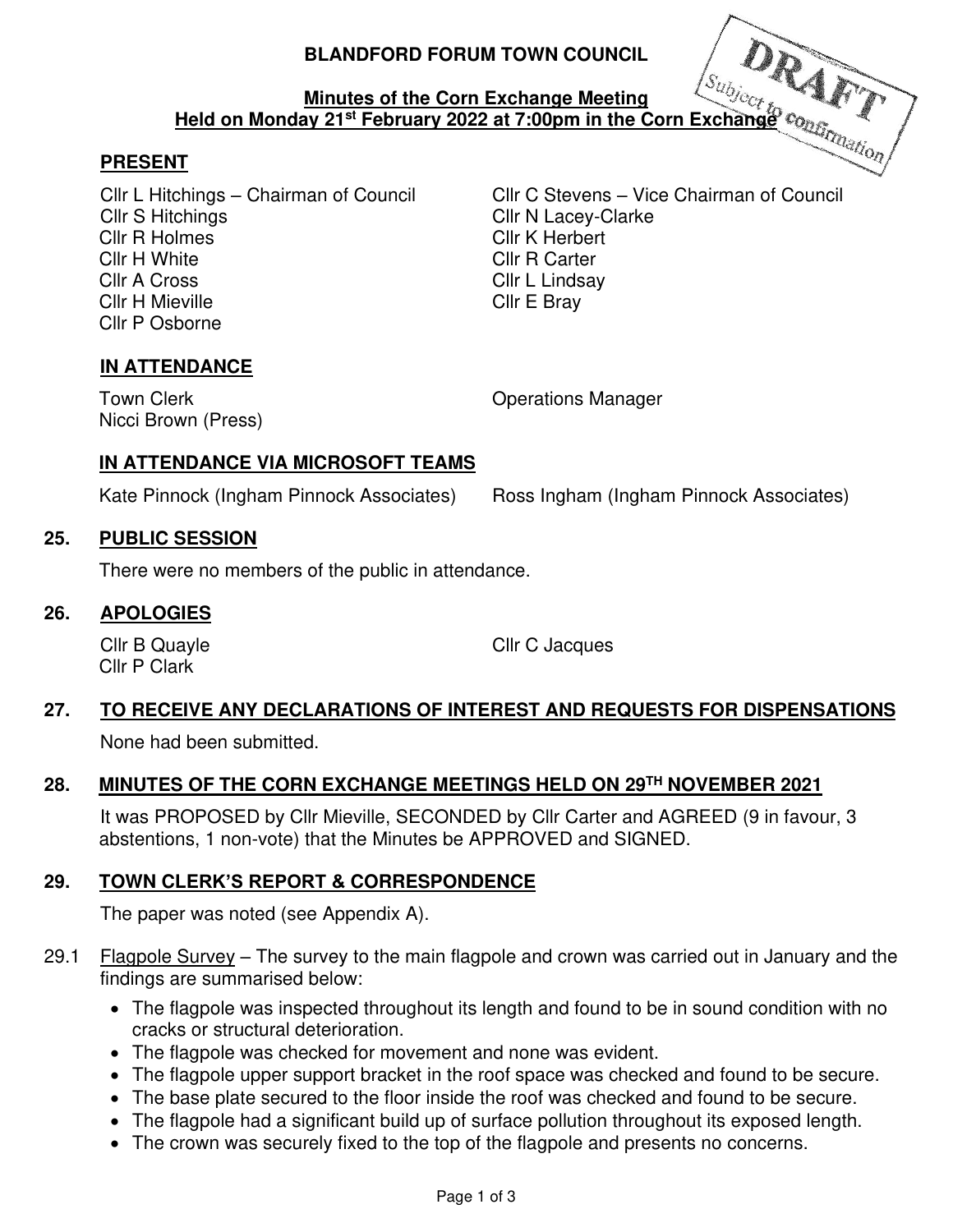### **29. TOWN CLERK'S REPORT & CORRESPONDENCE (cont)**

- The securing bolt and nut had surface rust but this did not appear to compromise the fixing in any way.
- The crown had bird dropping which is expected in a town environment.
- The crown surface condition could be improved at a later visit.

### **Work carried out**:

- Inspection of the flagpole.
- Inspection of the support brackets inside the roof space.
- The exposed length of the flagpole was thoroughly washed and dried and has presented well.
- All pollution, greenery, mould, etc removed.
- Inspection of the crown.

### **Recommendations:**

- Full inspection in three years or before if exposed to severe windstorms or knowingly struck by lightning and there are concerns over its integrity.
- The crown could be washed and re-painted (spray) whilst on site in 2025.

The three flagpoles on the front of the building are due to be surveyed in March.

### **30. TO RETROSPECTIVELY APPROVE EXPENDITURE FOR AN UPDATED HERITAGE STATEMENT**

The paper was noted (See Appendix B).

It was PROPOSED by Cllr Carter, SECONDED by Cllr Cross and AGREED unanimously that

**The Town Council retrospectively approves expenditure of £1,760.00 + VAT for Stage 1 using funds from the Corn Exchange Capital Projects budget line (1105) and a further cost will be brought for approval for Stage 2 (Expenditure Authority: Localism Act 2011 s1-8).** 

 **ACTION: TOWN CLERK** 

### **31. TO RECEIVE AN UPDATE FROM INGHAM PINNOCK ASSOCIATES AND THE DESIGN TEAM**

The plan is to submit a planning application towards the middle of the year, aiming for July.

IPA has been reviewing the professional team and obtaining quotations for the relevant services.

The Heritage Statement, referred to at Minute 30, will identify the issues with the proposed amendments and assess the harm depending on the historic significance of the different parts of the complex. It is a very important document in making the case for the changes and will be considered by Heritage England and Dorset Council.

IPA is in the process of formalising the process with the architect, who most of the Councillors have now met.

QODA has been appointed and will advise on sustainability with improved insulation, and to fully research the feasibility of ground/air source heat pumps.